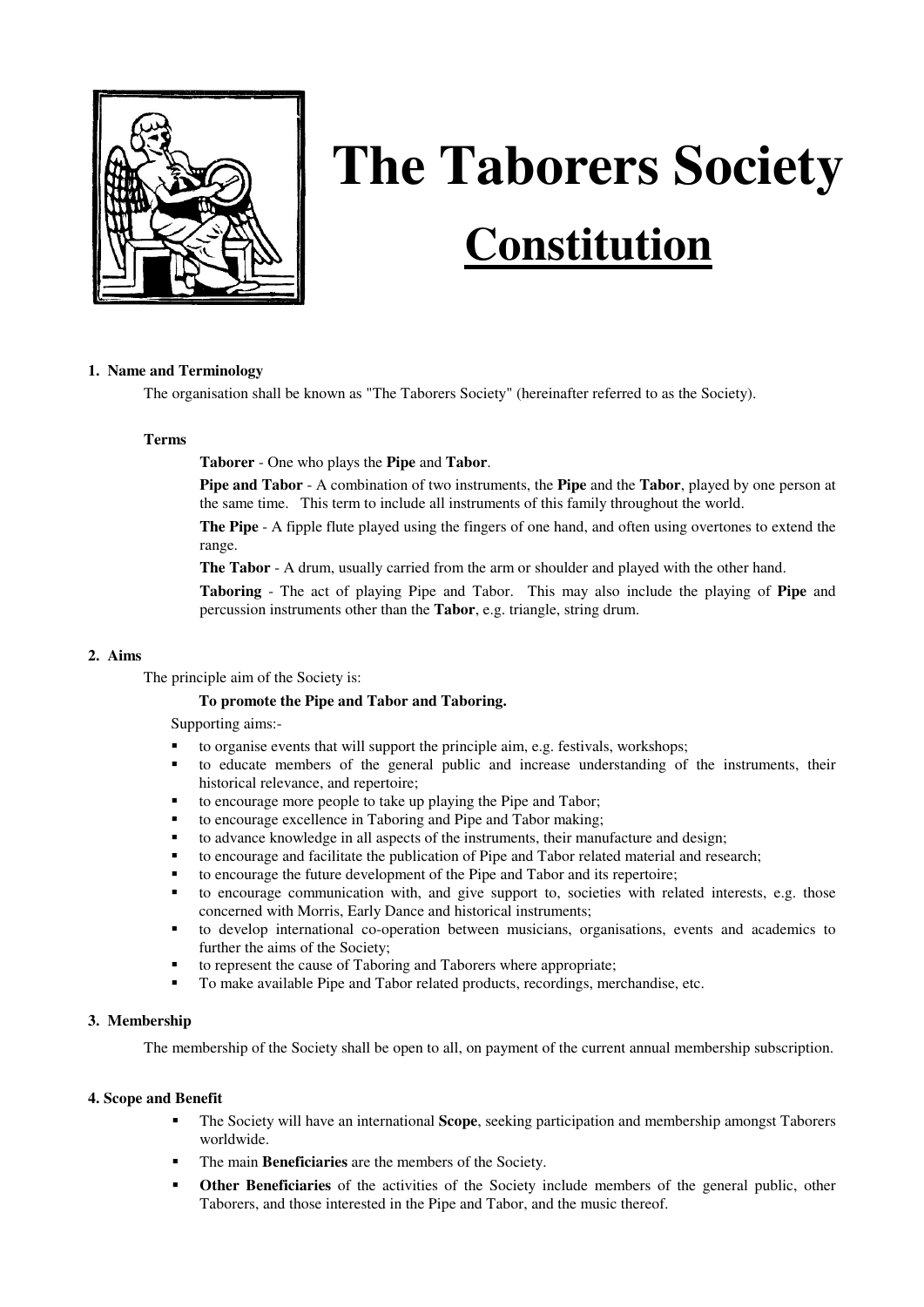## **5. The Managing Committee**

The Managing Committee of the Society (hereinafter referred to as the Committee) shall consist of:

- **Chairperson**
- **Honorary Secretary**
- **Honorary Treasurer**
- At least 1 and up to 6 **other members**

A quorum shall be deemed to be when 4 members of the Committee are present (including by conference call or similar link). The Chairperson shall have the same voting rights as any other member of the Committee, in addition to which he or she will have a casting vote in the event of a tie.

If any member of the Committee resigns or is unable to continue for other reasons the Committee shall have the power to co-opt another member of the Society who will hold the post until the next AGM.

The Committee has powers to co-opt additional members as necessary to meet the changing needs of the Society.

## **6. Duties of the Committee Members**

It is the duty of the

- **Chairperson** to chair meetings of the Committee and organise the running of official meetings and balloting.
- **Honorary Secretary** to record a summary of Committee meetings and Society meetings in the Society minutes.
- **Honorary Treasurer** to keep an up to date account of the Society's financial transactions and that this shall be made available to any member of the Society for inspection on request**.**
- **The Other Members** of the Committee will be assigned roles as necessary.

## **7. Annual General Meeting**

The Annual General Meeting shall be held every year at which the election of the Committee shall be held.

All members will be notified of the date at least 3 months in advance.

Names and agreement of candidates shall be submitted to the Honorary Secretary by 4 weeks before the AGM and then a secret ballot shall be held at the AGM for contested posts, the results being declared by the retiring Chairperson.

# **8. Voting**

Each full member shall be entitled to one vote which may be cast in person, by post, electronically, or by proxy.

Motions subject to a vote, when known in advance, will be notified to members no later than 4 weeks before the meeting.

Postal and electronic votes must arrive with the Hon. Secretary by the day before the meeting.

## **9. Accounts**

- A current account shall be kept in the name of "The Taborers Society".
- Access to account finances shall be by cheque signed by the Hon. Treasurer. Other Committee members, nominated by the Committee, will be registered with the bank as additional cheque signatories.
- A float of petty cash, the limit to be agreed by the AGM, may be held by the Treasurer or another officer, as deemed necessary by the Committee.
- Reimbursement of agreed expenses will be on production of receipts.
- Accounts of the Society's finances shall be submitted annually for scrutiny by a person who shall not be a member of the Society, prior to presentation at the AGM.

# **10. Membership Fees**

The Managing Committee will propose the level of membership fees for the coming year for the AGM to endorse or amend.